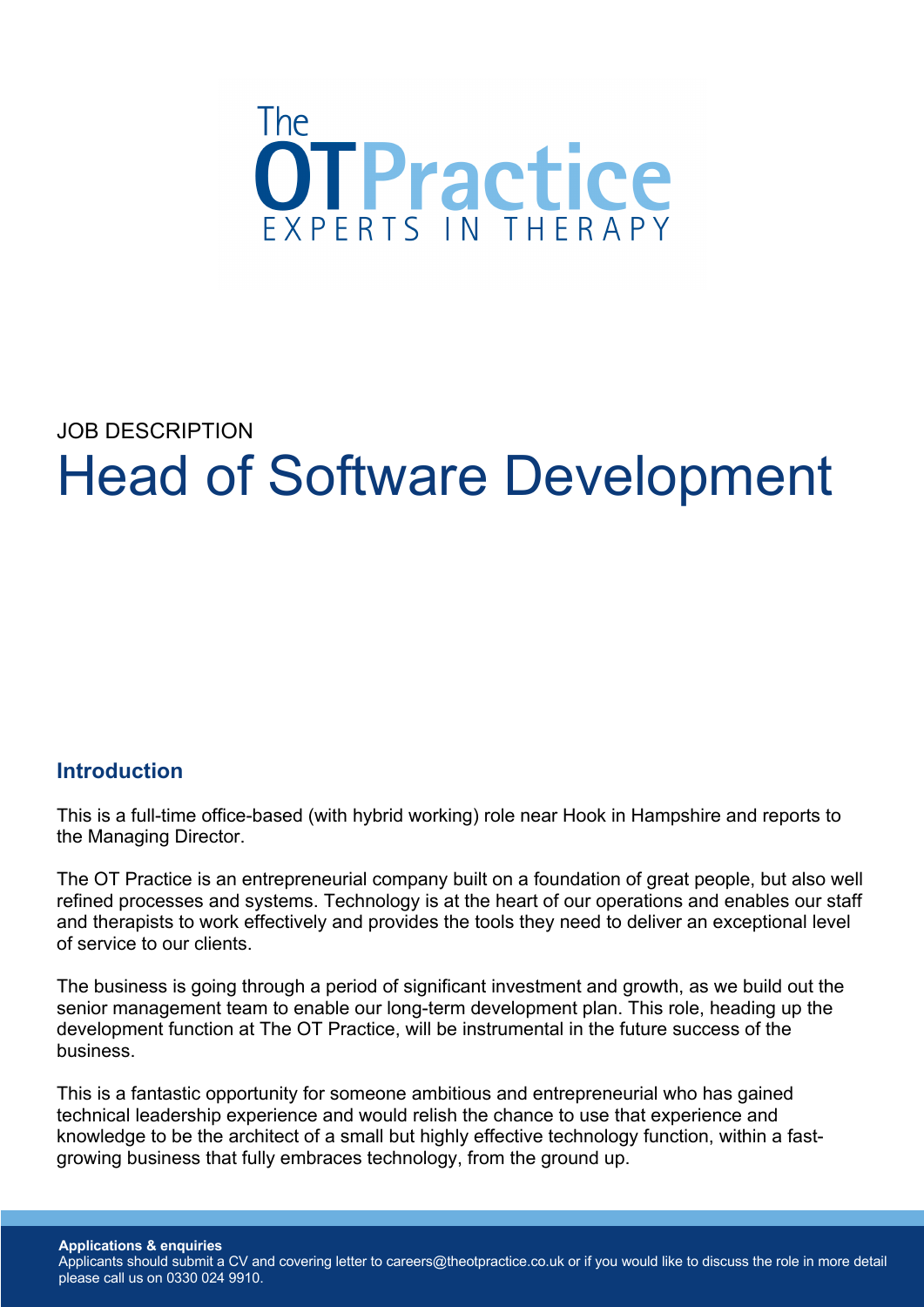## **Our Company ethos**

- We make clients & potential clients feel understood and provide sound professional advice
- We are friendly & caring, but always remain professional
- We are socially responsible if there is a better option for a prospective client then we say so
- We are client-focused and want to ensure our clients feel they are in safe hands
- We are driven and go the extra mile if that is what is needed to keep a client happy

## **Context**

The software development team currently has 2 permanent members of staff (Development Manager and .NET Developer) and an external agency to provide additional development expertise/development resource. We are looking to expand the capabilities of the software development function, replacing the management role with a 'Head of' that has broader responsibly for this business function and has a clear understanding of the business objectives as well as the technical objectives. They will also be expected to expand the internal development capabilities through the hire of another mid-level developer to join the team soon after joining.

Whilst management experience is essential, this new role is not just a management role, it is a hands-on development role, leading a small team of in-house and some external development resources.

To get a better understanding of whether this role is right for you see the sections below titled "Understanding this role & the technology team" and "Ideal candidates".

# **Details of the role**

## **Application development**

## *Primary Applications*

- Practice Plus established case management and workflow system for our individual client cases. Originally built in ASP on an SQL database, much has now been migrated to .NET and whilst we continue to maintain the ASP application, new features are written in .NET with a programme underway for the re-write of legacy features (primarily using external resource).
- Enterprise a recently built .NET application for our bulk assessment clients
- Intranet our company intranet site with a number of simple features such as meeting room bookings, attendance tracking, policy management etc. built in .NET.

#### *Development & systems responsibilities*

Hands on development work on our applications will be a significant part of this role and will occupy the majority of time on a day-to-day basis. This includes:

- Providing technical guidance with specification of new features & functions across all applications
- Manage the internally hosted hardware and development stack for our development & test environments
- Establish and enforce appropriate release procedures to the live environment
- Work with our hosting company on any live environment issues (UK hosted datacenter)
- Establish joint working practices with external development team (long established relationship and able to provide knowledge, guidance and additional development resource if necessary).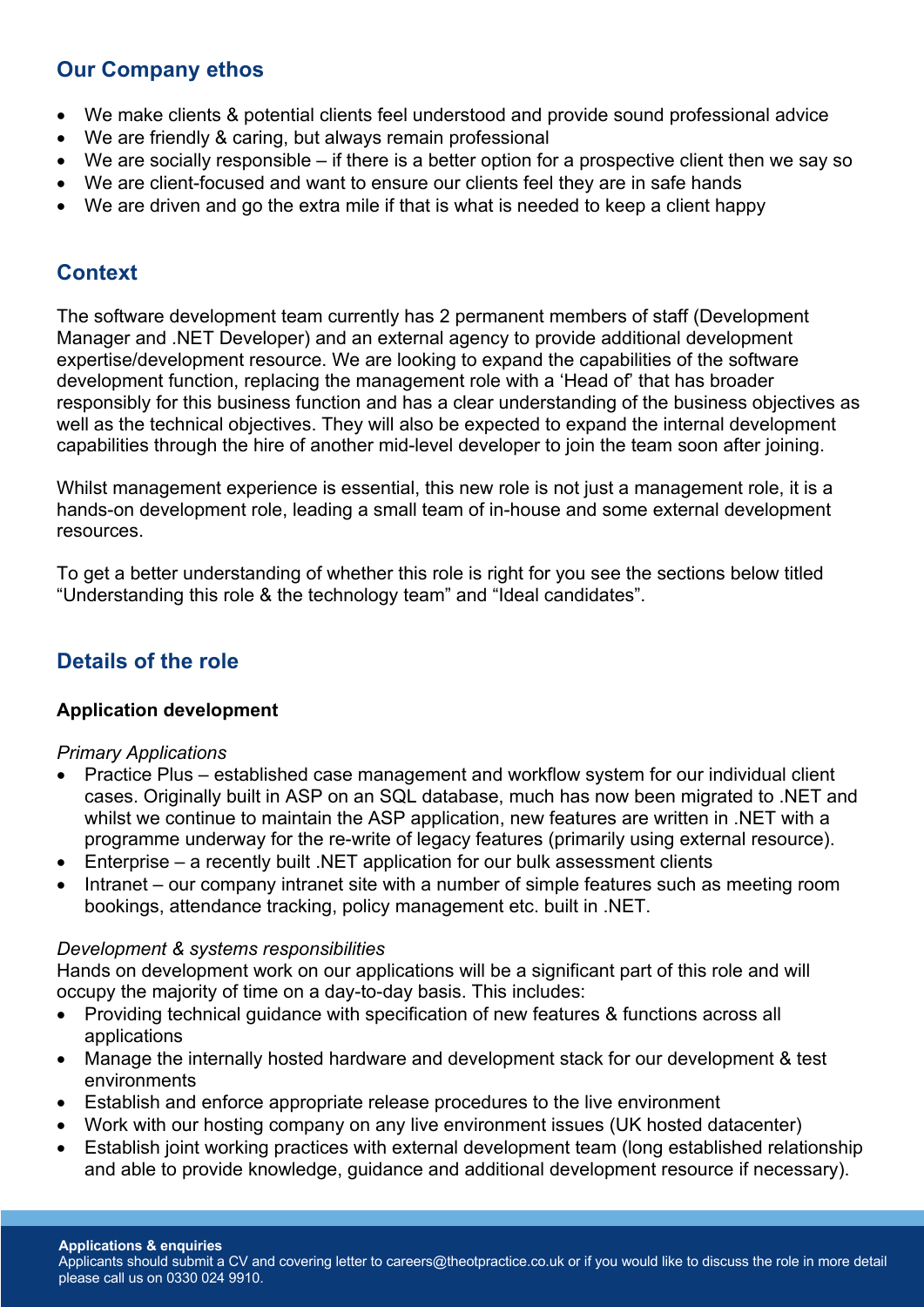- Take responsibility for data security and vulnerability assessments
- Provide technical leadership and direction to developers
- Establish appropriate development methodologies and procedures for scaling up the development team
- Review & refine infrastructure as required for development and production environments
- Ensure reliability and appropriate infrastructure redundancy
- Managing/providing direction to external development resources.
- Coordinate support for application related queries from other teams

### **Strategy, management & organisation**

- Planning internal process and establishing development methodologies
- Project planning and project management
- Maintaining the development roadmap
- Provide direction on which technologies we should be using backed up with both technical and business reasoning
- Risk management and data security
- Hiring technology staff and subsequent line management duties
- Advising directors on technology within all aspects of the business.
- Liaison with external development agency

# **Understanding this role & the technology team**

- You will maintain significant hands-on development work this is leading the development team, doing development work, not just a management role.
- It's a small team you will not be doing lots of administration and HR, the focus is on good technical leadership and processes.
- You will have external support for the production environment and additional expert advice 'on hand' for help with complex issues and insights into legacy systems. (We have retained knowledge of legacy systems and help available.)
- Coordination of team will not be a burden due to size of team and variety of project work that can be done independently – each developer can have clear accountability for quality of their work and minimal code merging overhead.
- You will be able to implement your version of development lifecycle and methodologies using your knowledge of enterprise level standards. Take the appropriate elements and make it work for a small, collaborative development team to ensure a pragmatic approach and a highly efficient team not burdened or constrained with overly rigorous or complex development processes, whilst maintaining high standards.
- We maybe a healthcare business but one of the 3 core pillars to our business is 'process and technology'. We build technology to support our processes, we do not make our processes fit systems, making the development team instrumental the success and growth of the business. The person in this role will therefore have a significant influence over the success of the business. The seniority of this role means they will develop commercial awareness, and as they do, will increasingly contribute to the business strategy and leadership.
- There will be no conflicting requirements or priorities from competing business stakeholders, no scope creep and changing requirements mid project – there will be clear expectations & specifications and business stakeholders will be managed through a single point of contact. This role reports to the MD who has a 20 year career in managing software development teams and understands the challenges many teams face in both large and small organisations.
- Programme in place to sunset legacy code base using external development resources allowing the internal team to predominantly focus on new feature development work.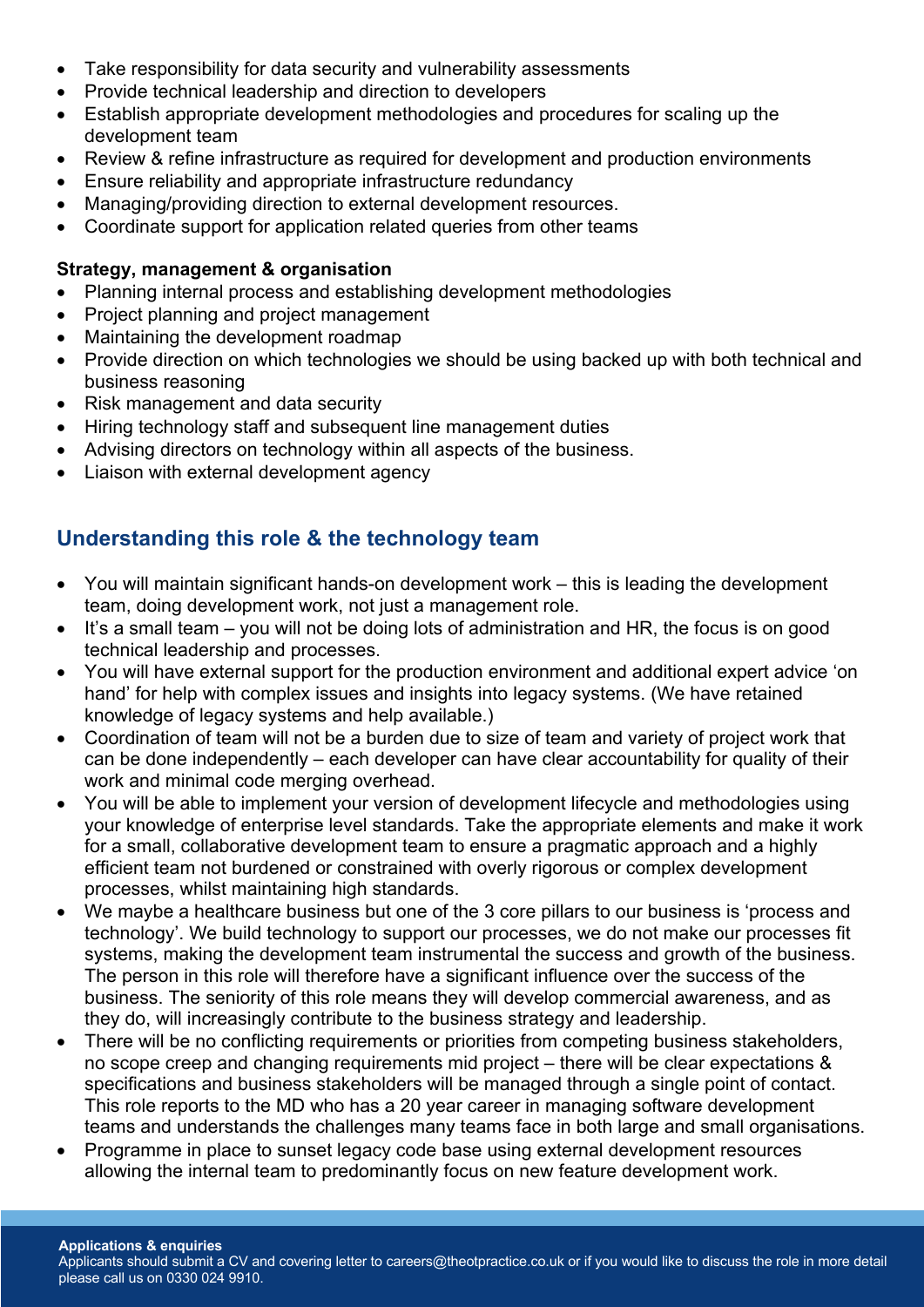- Internal IT network infrastructure/security and desktop equipment, including helpdesk support for staff outsourced. It is not the responsibility of this team.
- You get to build out your team immediately by hiring a new developer recruited by you.

# **Skills and qualifications**

The following skills and qualifications will be required/desirable:

- Full stack development and MVC experience essential
- Established skills in HTML, CSS, JQuery, Bootstrap, JavaScript, .NET, ASP and MS SQL are essential. Significant commercial application of these skills will need to be demonstrated.
- Experience working with APIs
- Computer Science/STEM degree or equivalent in work experience
- At least 5 years professional experience in IT covering both application development and systems administration
- At least 2 years leadership or management experience ideally leading a development team in some capacity
- Good project management skills and excellent ability to organise/prioritise tasks
- A good understanding of development methodologies and best practice procedures
- A good understanding of system architecture and experience with setting up and maintaining both development and production environments
- Excellent understanding and practical implementation of highly effective data security
- Experience working in a people facing role
- **Excellent communication skills**
- Experience reporting to or communicating to director level
- Problem solving and independent investigation skills
- Good multi-tasking and time management skills
- Fast learner and a desire to self-teach and learn new skills & technologies.
- Willing to undertake a DBS check

# **Personal skills & attributes**

Fundamental to this role is the character and temperament of the individual. They will be expected to be highly organised, efficient and have a strong sense of responsibility. Important personal skills and attributes include:

- Caring, friendly and always willing to listen
- Taking responsibility and having the ability & confidence to make good decisions
- Problem solver and determined
- Ability to work independently and within a team environment
- Act on own initiative, self-motivated and tenacious
- Exceptionally well organised and able to put their own strategies and processes in place to maintain a well organised working environment
- Be able to earn respect and in turn have authority within the team and therapist network due to willingness to help and capability
- Outstanding attention to detail
- Personal pride in their work
- Desire to progress and develop their technical knowledge and increase their level of responsibility within the company
- Efficient working style and ability to juggle tasks without missing things